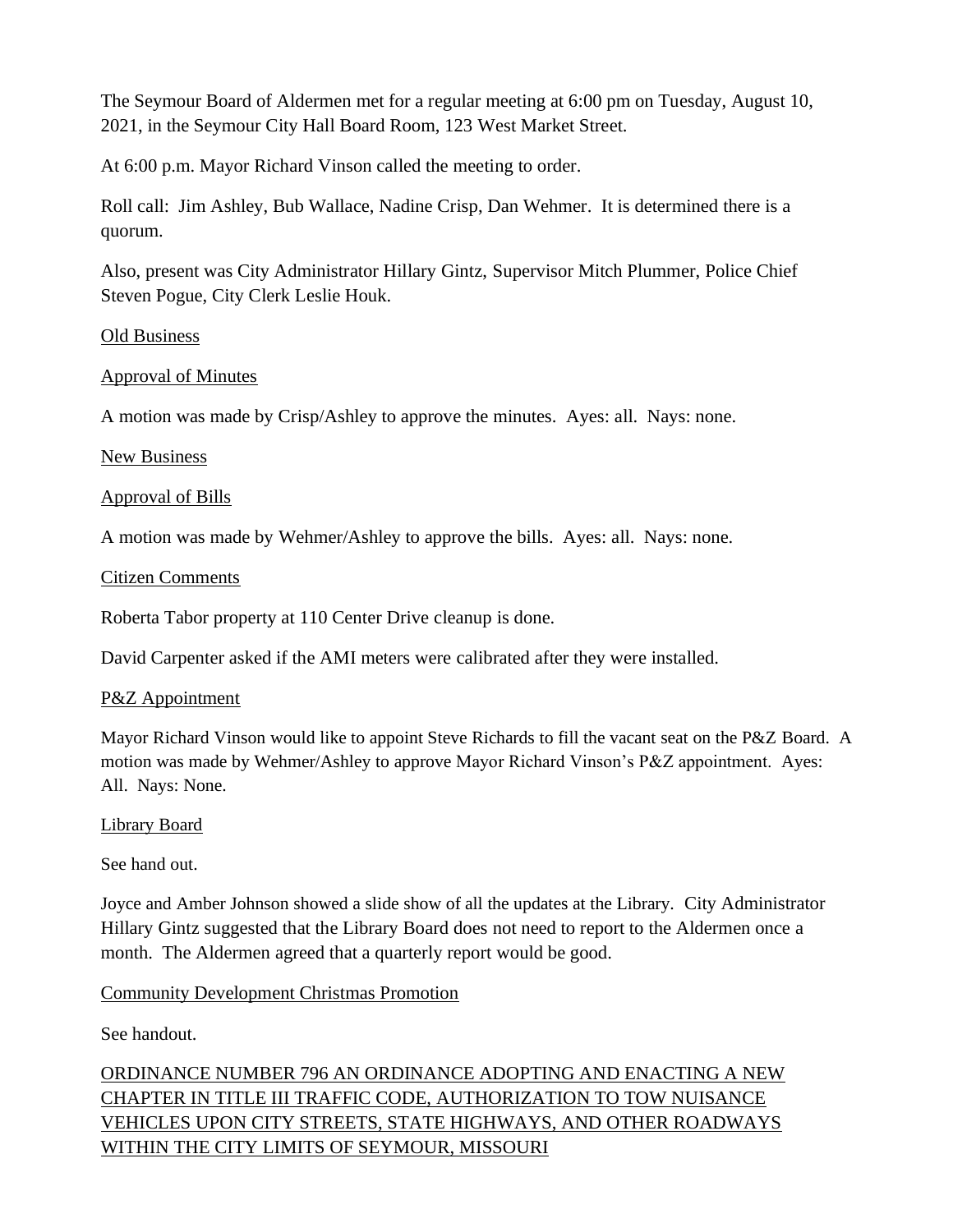A motion was made by Wehmer/Crisp to accept the first reading of Bill # 2021-796 Ordinance #796. An ordinance adopting and enacting a new chapter in Title III Traffic Code, authorization to tow nuisance vehicles upon City streets, state highways, and other roadways within the City limits of Seymour, Missouri. Ayes: all. Nays: none. The following roll call vote was recorded. Alderman Jim Ashley-yes. Alderman Bub Wallace-yes. Alderwoman Nadine Crisp-yes. Alderman Dan Wehmer-yes.

A motion was made by Ashley/Wallace to accept the second and final reading of Bill # 2021-796 Ordinance #796. An ordinance adopting and enacting a new chapter in Title III Traffic Code, authorization to tow nuisance vehicles upon City streets, state highways, and other roadways within the City limits of Seymour, Missouri. Ayes: all. Nays: none. The following roll call vote was recorded. Alderman Jim Ashley-yes. Alderman Bub Wallace-yes. Alderwoman Nadine Crisp-yes. Alderman Dan Wehmer-yes.

#### Department Reports

See Report.

Police Report

See Report.

#### City Administrator Report

City Administrator Hillary Gintz let the Board know the budget will need amended at the next meeting. Electric Department needs to order transformers for stock. The amount is 21,084.00. A motion was made by Wehmer/Wallace to approve the transformers. Ayes: all. Nays: none. The work authorization agreement with Toth & Associates for the Sewer main extension for Ron Cardwell's triplex's needs approved. A motion was made by Wehmer/Crisp to approve the agreement with Toth & Associates. Ayes: all. Nays: none. Administrator Gintz met with Drew Cannon on the COVID funds. Drew said to hold off on spending the money for a couple months because of possible more money being available. The Toth & Associates Sewer plan needs to be adopted. A motion was made by Wehmer/Wallace to adopt the Toth & Associates Sewer plan. Ayes: all. Nays: none. The following roll call vote was recorded. Alderman Jim Ashley-yes. Alderman Bub Wallace-yes. Alderwoman Nadine Crisp-yes. Alderman Dan Wehmer-yes. The Seymour Police Department applied for a couple of grants that were approved. The grants are 4,120 for ticket printers and 5,000.00 for two speed signs. The paving changes need to be approved. A motion was made by Ashley/Crisp to approve the paving changes from the 6/24/2021 Board meeting. Ayes: all. Nays: none. The tree at the South Park donated by the Lions Club is dying. Bob Crump wants the City to replace it. Administrator Gintz did say leaves are growing on it. The Aldermen would like to wait and see if the tree will make it before making a decision. Bob Crump would like a hitching post at the safe room for the Amish during the blood drives. The Aldermen agreed to the hitching post if the Lions Club provided the material and the hitching post is installed behind the safe room. The City would install the hitching post. The Public Hearing for the Tax Levy is August 26 at 5:45. The Planning and Zoning Board is holding a Public Hearing August 30 at 5:30 to fix the zoning on Enterprise Drive. 810 AMI Electric meters have been